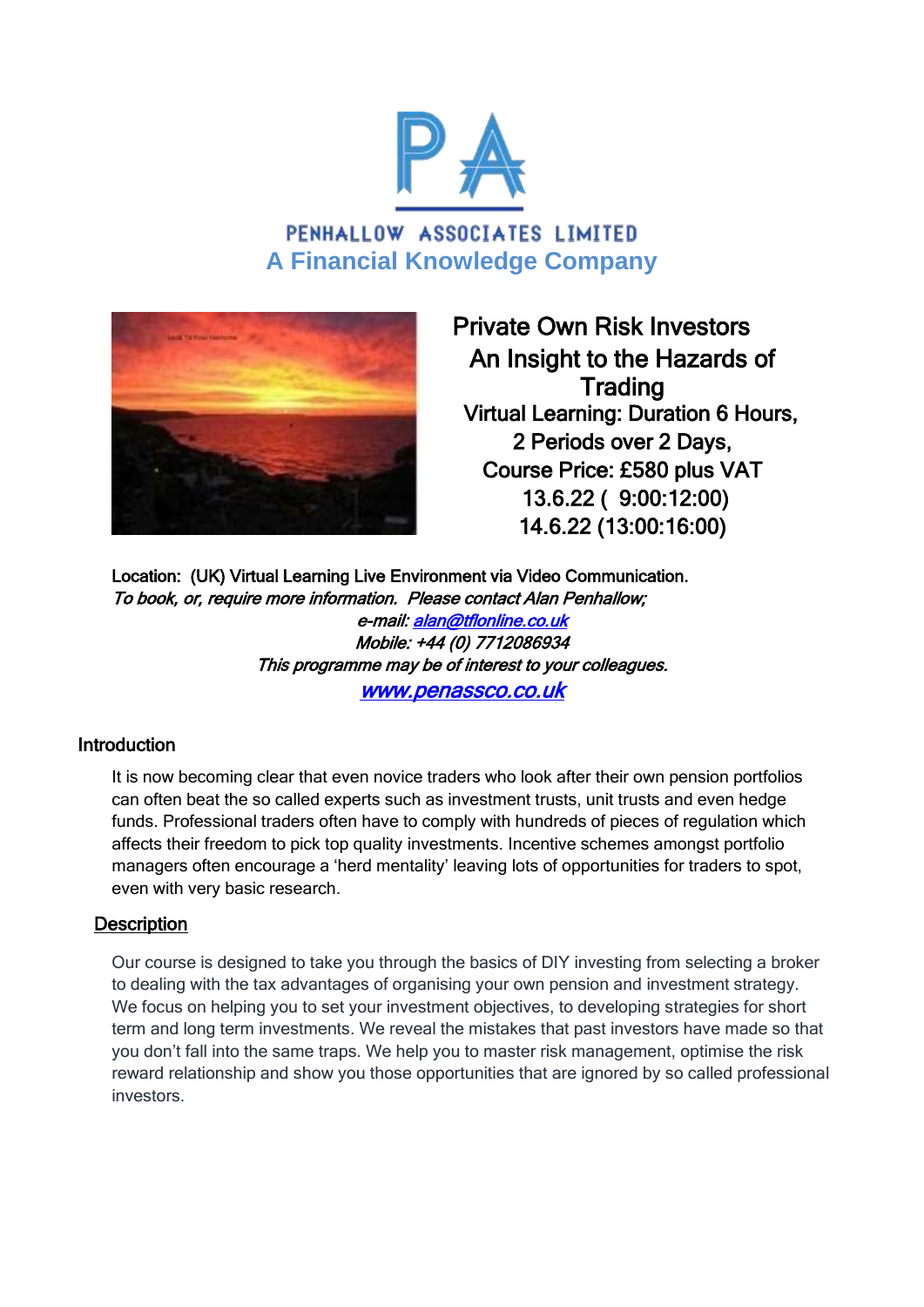# Agenda

#### Tax breaks for the UK investor

Dividend Income Capital Gains

Taxing of Contract for Differences and Spread Betting

- Selecting a broker Broker charges Bid Offer Spread, Holding costs, inactive trade charges. Hidden fees
- Investment styles Long term or Day Trading Impact of Investment horizons and investment objectives
- Setting financial plans Pension Inheritance Family purchases Sole Income or additional Income
- Measuring risk Setting risk policies, use of leverage Value at risk for the retail investor
- Company accounts and dividend forecasts How do companies hide leverage, Off balance sheet transactions leases,
- Short selling what you need to know Costly; could prove difficult to unwind When should you short sell, Market indicators. Spotting red flags in accounting and RNS reports
- Volatility in the markets Implied volatility and the use of derivatives. Average trading, the merits, Dealing with leverage and volatility
- Portfolio Management Risk reward and diversification Setting policies on portfolio risk
- Why have investors failed in the past Rear view mirror investing, flawed company accounts, loopholes in regulation
- How Regulation alters supply and demand, and the implications for your portfolio Learning about the loopholes in regulation and how they influence supply and demand
- Case Study Carillion Hidden Debt, Warnings and indicators, Short sellers list Information from RNS and FCA register on short sales.
- Cognitive bias Rear view mirror investing, Fear and Greed Contrarian v Technical trading

#### Who this course is for:

- Anyone who wants to invest.
- Anyone who wants to avoid the high charges and dismal performance of many investment funds.
- Anyone who wants to sharpen trading strategies.
- Anyone who is already working in stock market but wants to perform better.